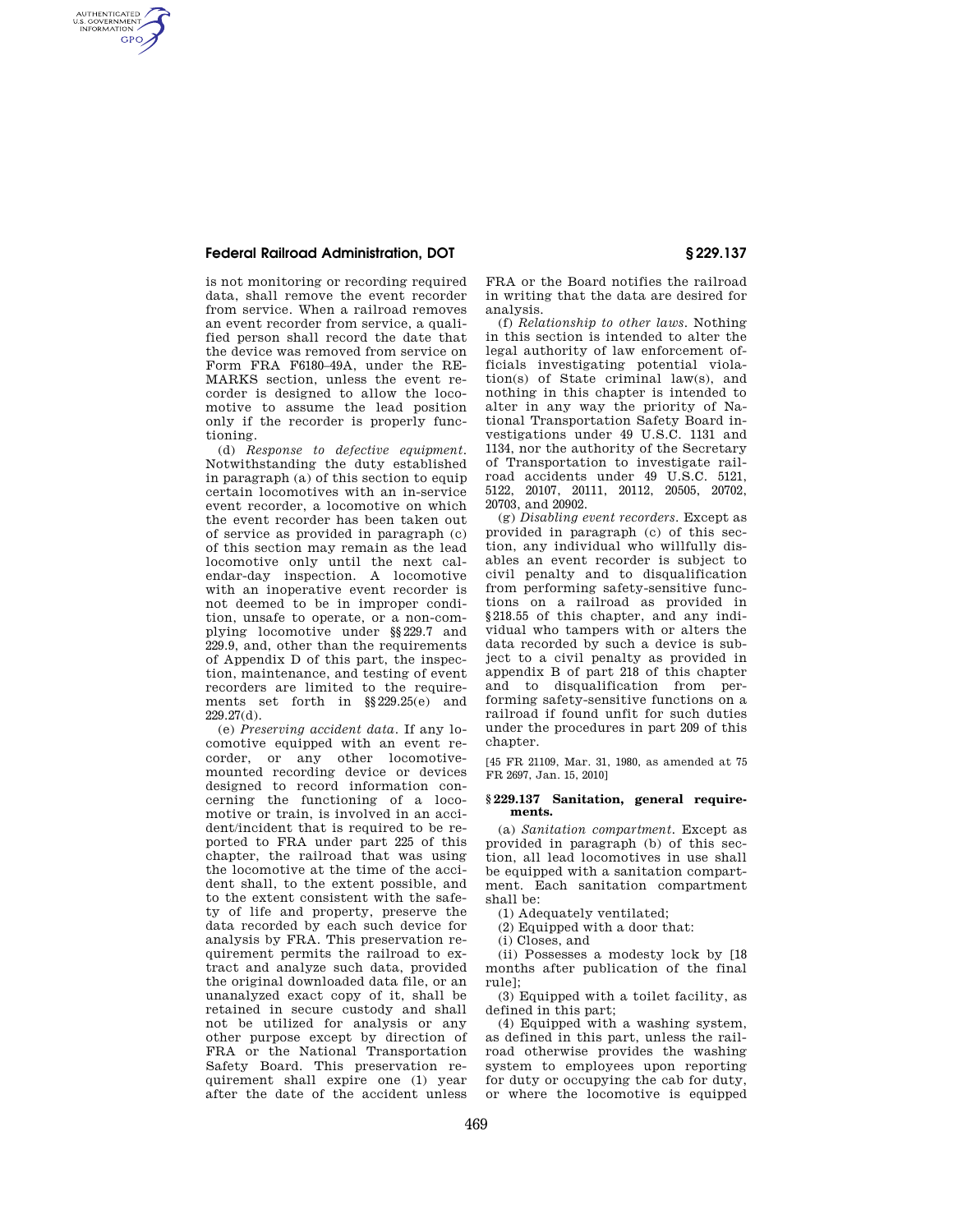with a stationary sink that is located outside of the sanitation compartment;

(5) Equipped with toilet paper in sufficient quantity to meet employee needs, unless the railroad otherwise provides toilet paper to employees upon reporting for duty or occupying the cab for duty; and

(6) Equipped with a trash receptacle, unless the railroad otherwise provides portable trash receptacles to employees upon reporting for duty or occupying the cab for duty.

(b) *Exceptions.* (1) Paragraph (a) of this section shall not apply to:

(i) Locomotives engaged in commuter service or other short-haul passenger service and commuter work trains on which employees have ready access to railroad-provided sanitation facilities outside of the locomotive or elsewhere on the train, that meet otherwise applicable sanitation standards, at frequent intervals during the course of their work shift;

(ii) Locomotives engaged in switching service on which employees have ready access to railroad-provided sanitation facilities outside of the locomotive, that meet otherwise applicable sanitation standards, at frequent intervals during the course of their work shift;

(iii) Locomotives engaged in transfer service on which employees have ready access to railroad-provided sanitation facilities outside of the locomotive, that meet otherwise applicable sanitation standards, at frequent intervals during the course of their work shift;

(iv) Locomotives of Class III railroads engaged in operations other than switching service or transfer service, that are not equipped with a sanitation compartment as of June 3, 2002. Where an unequipped locomotive of a Class III railroad is engaged in operations other than switching or transfer service, employees shall have ready access to railroad-provided sanitation facilities outside of the locomotive that meet otherwise applicable sanitation standards, at frequent intervals during the course of their work shift, or the railroad shall arrange for enroute access to such facilities;

(v) Locomotives of tourist, scenic, historic, or excursion railroad operations, which are otherwise covered by

**§ 229.137 49 CFR Ch. II (10–1–10 Edition)** 

this part because they are not propelled by steam power and operate on the general railroad system of transportation, but on which employees have ready access to railroad-provided sanitation facilities outside of the locomotive, that meet otherwise applicable sanitation standards, at frequent intervals during the course of their work shift; and

(vi) Except as provided in §229.14 of this part, DMU, MU, and control cab locomotives designed for passenger occupancy and used in intercity push-pull service that are not equipped with sanitation facilities, where employees have ready access to railroad-provided sanitation in other passenger cars on the train at frequent intervals during the course of their work shift.

(2) Paragraph (a)(3) of this section shall not apply to:

(i) Locomotives of a Class I railroad which, prior to [the effective date of this section], were equipped with a toilet facility in which human waste falls via gravity to a holding tank where it is stored and periodically emptied, which does not conform to the definition of toilet facility set forth in this section. For these locomotives, the requirements of this section pertaining to the type of toilet facilities required shall be effective as these toilets become defective or are replaced with conforming units, whichever occurs first. All other requirements set forth in this section shall apply to these locomotives as of June 3, 2002; and

(ii) With respect to the locomotives of a Class I railroad which, prior to June 3, 2002, were equipped with a sanitation system other than the units addressed by paragraph  $(b)(2)(i)$  of this section, that contains and removes human waste by a method that does not conform with the definition of toilet facility as set forth in this section, the requirements of this section pertaining to the type of toilet facilities shall apply on locomotives in use on July 1, 2003. However, the Class I railroad subject to this exception shall not deliver locomotives with such sanitation systems to other railroads for use, in the lead position, during the time between June 3, 2002, and July 1, 2003. All other requirements set forth in this section shall apply to the locomotives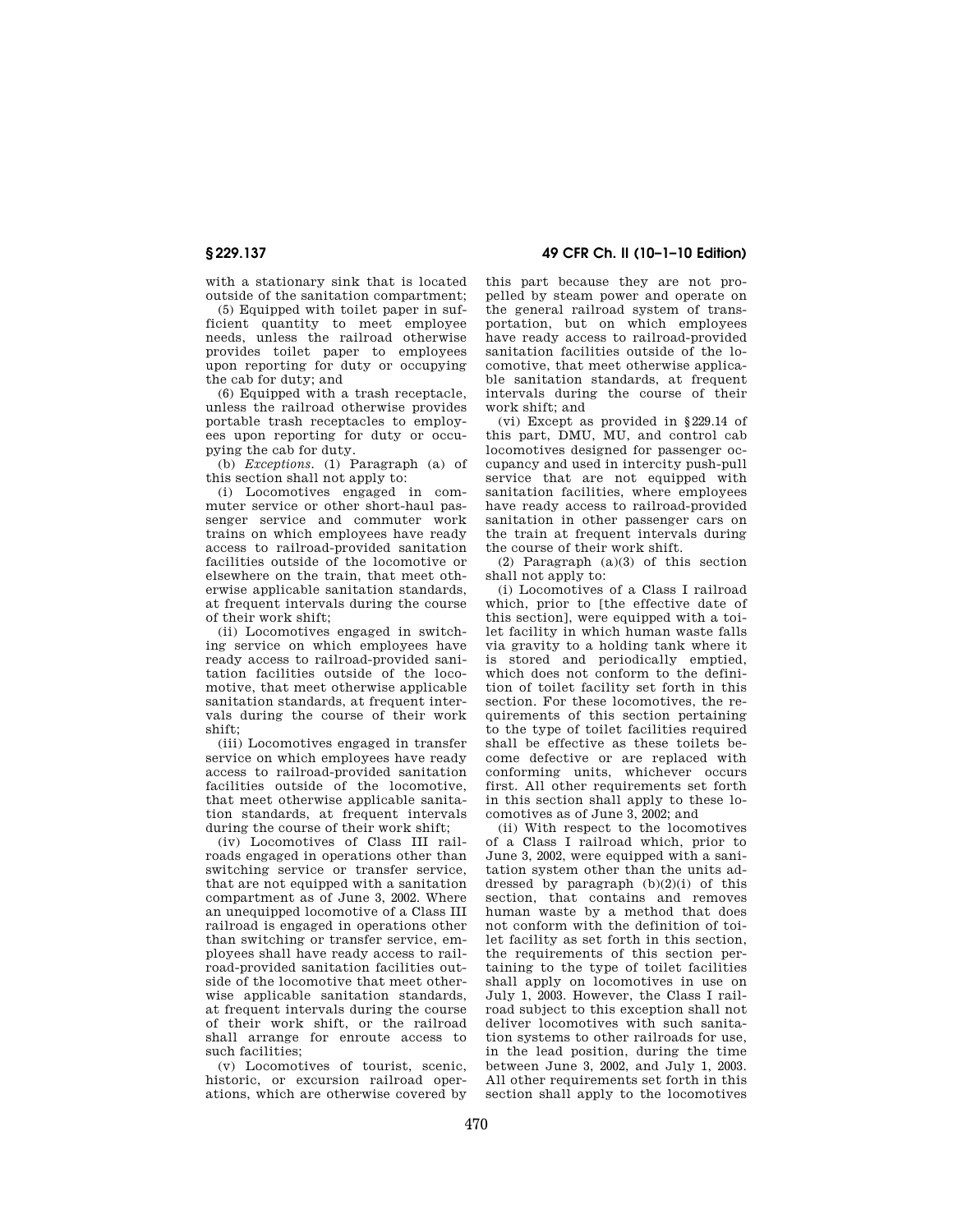### **Federal Railroad Administration, DOT § 229.137**

of this Class I railroad as of June 3, 2002.

(c) *Defective, unsanitary toilet facility; prohibition in lead position.* Except as provided in paragraphs (c)(1) through (5) of this section, if the railroad determines during the daily inspection required by §229.21 that a locomotive toilet facility is defective or is unsanitary, or both, the railroad shall not use the locomotive in the lead position. The railroad may continue to use a lead locomotive with a toilet facility that is defective or unsanitary as of the daily inspection only where all of the following conditions are met:

(1) The unsanitary or defective condition is discovered at a location where there are no other suitable locomotives available for use, ie., where it is not possible to switch another locomotive into the lead position, or the location is not equipped to clean the sanitation compartment if unsanitary or repair the toilet facility if defective;

(2) The locomotive, while noncompliant, did not pass through a location where it could have been cleaned if unsanitary, repaired if defective, or switched with another compliant locomotive, since its last daily inspection required by this part:

(3) Upon reasonable request of a locomotive crewmember operating a locomotive with a defective or unsanitary toilet facility, the railroad arranges for access to a toilet facility outside the locomotive that meets otherwise applicable sanitation standards;

(4) If the sanitation compartment is unsanitary, the sanitation compartment door shall be closed and adequate ventilation shall be provided in the cab so that it is habitable; and

(5) The locomotive shall not continue in service in the lead position beyond a location where the defective or unsanitary condition can be corrected or replaced with another compliant locomotive, or the next daily inspection required by this part, whichever occurs first.

(d) *Defective, unsanitary toilet facility; use in trailing position.* If the railroad determines during the daily inspection required by §229.21 that a locomotive toilet facility is defective or is unsanitary, or both, the railroad may use the locomotive in trailing position. If the railroad places the locomotive in trailing position, they shall not haul employees in the unit unless the sanitation compartment is made sanitary prior to occupancy. If the toilet facility is defective and the unit becomes occupied, the railroad shall clearly mark the defective toilet facility as unavailable for use.

(e) *Defective, sanitary toilet facility; use in switching, transfer service.* If the railroad determines during the daily inspection required by  $\S 229.21$  that a locomotive toilet facility is defective, but sanitary, the railroad may use the locomotive in switching service, as set forth in paragraph  $(b)(1)(ii)$  of this section, or in transfer service, as set forth in paragraph  $(b)(1)(iii)$  of this section for a period not to exceed 10 days. In this instance, the railroad shall clearly mark the defective toilet facility as unavailable for use. After expiration of the 10-day period, the locomotive shall be repaired or used in the trailing position.

(f) *Lack of toilet paper, washing system, trash receptacle.* If the railroad determines during the daily inspection required by §229.21 that the lead locomotive is not equipped with toilet paper in sufficient quantity to meet employee needs, or a washing system as required by paragraph  $(a)(4)$  of this section, or a trash receptacle as required by paragraph  $(a)(6)$  of this section, the locomotive shall be equipped with these items prior to departure.

(g) *Inadequate ventilation.* If the railroad determines during the daily inspection required by §229.21 that the sanitation compartment of the lead locomotive in use is not adequately ventilated as required by paragraph  $(a)(1)$ of this section, the railroad shall repair the ventilation prior to departure, or place the locomotive in trailing position, in switching service as set forth in paragraph (b)(1)(ii) of this section, or in transfer service as set forth in paragraph  $(b)(1)(iii)$  of this section.

(h) *Door closure and modesty lock.* If the railroad determines during the daily inspection required by §229.21 that the sanitation compartment on the lead locomotive is not equipped with a door that closes, as required by paragraph  $(a)(2)(i)$  of this section, the railroad shall repair the door prior to